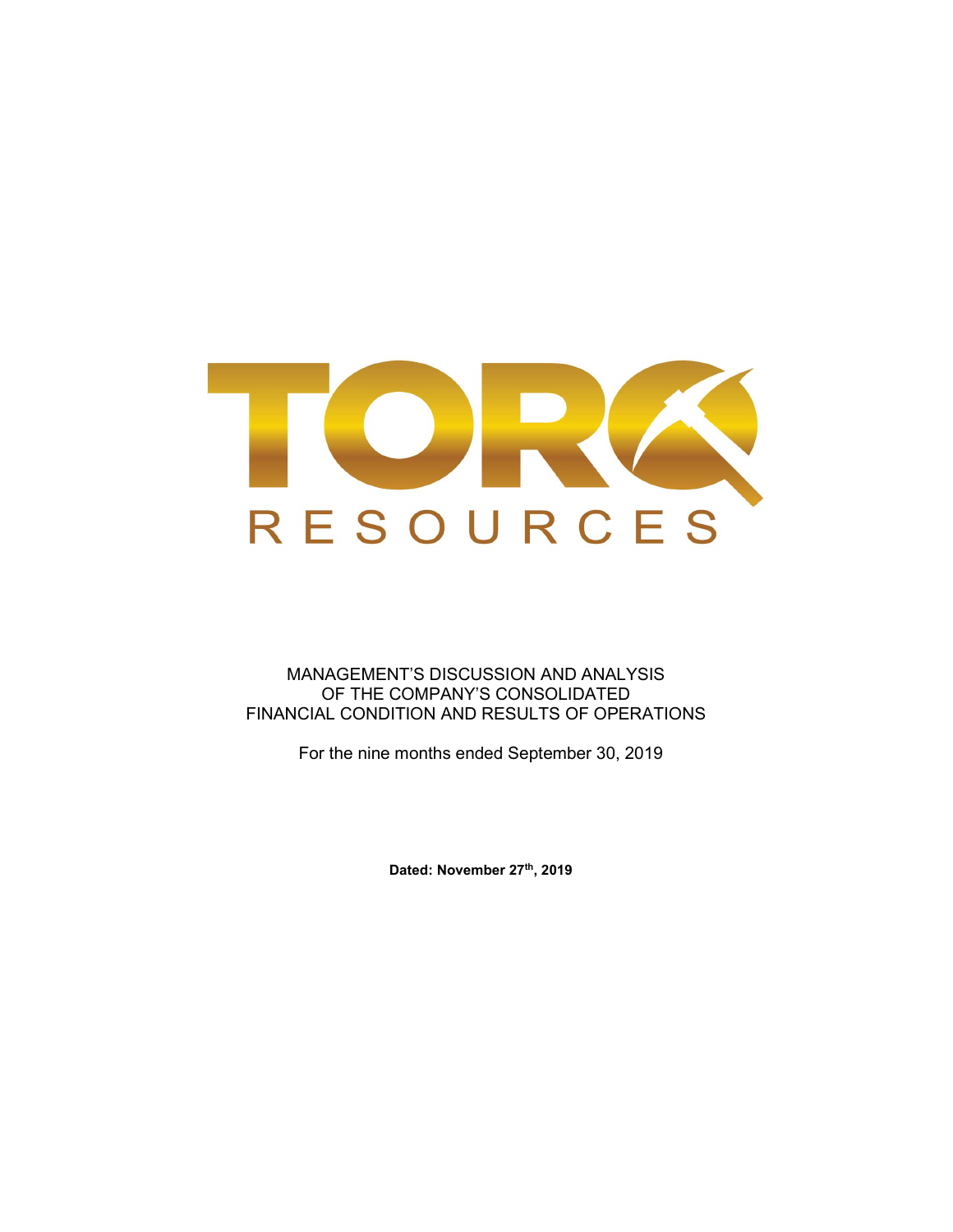Management's Discussion and Analysis of the Financial Condition and Results of Operations for the Nine months Ended September 30, 2019 Expressed in Canadian Dollars

## 1.1. Date and presentation

This Management Discussion and Analysis ("MD&A") of Torq Resources Inc. (the "Company" or "Torq") has been prepared by management to assist the reader in assessing material changes in the interim financial condition and results of operations of the Company as at September 30, 2019 and for the nine months then ended. This MD&A should be read in conjunction with the condensed consolidated interim financial statements of the Company and related notes thereto as at and for the three and nine months ended September 30, 2019 and 2018. The condensed consolidated interim financial statements have been prepared in accordance with International Accounting Standard ("IAS") 34, "Interim Financial Reporting" using accounting policies consistent with International Financial Reporting Standards ("IFRS" or "GAAP") as issued by the International Accounting Standards Board ("IASB") and Interpretations issued by the International Financial Reporting Interpretations Committee ("IFRIC"). The accounting policies followed in these condensed consolidated interim financial statements are the same as those applied in the Company's most recent audited annual consolidated financial statements for the year ended December 31, 2018, except as outlined in note 2 of the September 30, 2019 condensed consolidated interim financial statements. All financial information has been prepared in accordance with IFRS and all dollar amounts presented are Canadian dollars unless otherwise stated.

The effective date of this MD&A is November 27, 2019.

## 1.1.2 Forward-looking statements and risk factors

This MD&A may contain "forward-looking statements" which reflect the Company's current expectations regarding the future results of operations, performance and achievements of the Company, including but not limited to statements with respect to the Company's plans or future financial or operating performance, the estimation of mineral reserves and resources, conclusions of economic assessments of projects, the timing and amount of estimated future production, costs of future production, future capital expenditures, costs and timing of the development of deposits, success of exploration activities, permitting time lines, requirements for additional capital, sources and timing of additional financing, realization of unused tax benefits and future outcome of legal and tax matters.

The Company has tried, wherever possible, to identify these forward-looking statements by, among other things, using words such as "anticipate," "believe," "estimate," "expect", "budget", or variations of such words and phrases or state that certain actions, events or results "may", "could", "would", "might" or "will be taken", "occur" or "be achieved".

The statements reflect the current beliefs of the management of the Company, and are based on currently available information. Accordingly, these statements are subject to known and unknown risks, uncertainties and other factors, which could cause the actual results, performance, or achievements of the Company to differ materially from those expressed in, or implied by, these statements. These uncertainties are factors that include but are not limited to risks related to international operations; risks related to general economic conditions and credit availability; actual results of current exploration activities, unanticipated reclamation expenses; fluctuations in prices of base and precious metals; fluctuations in foreign currency exchange rates, increases in market prices of mining consumables; accidents, labour disputes, title disputes, claims and limitations on insurance coverage and other risks of the mining industry; delays in obtaining governmental approvals or financing or in the completion of development or construction activities, changes in national and local government regulation of mining operations, tax rules and regulations, and political and economic developments in countries in which the Company operates, as well as other factors. Additional information relating to the Company and its operations is available on SEDAR at www.sedar.com and on the Company's website at www.torqresources.com.

The Company's management reviews periodically information reflected in forward-looking statements. The Company has and continues to disclose in its Management's Discussion and Analysis and other publicly filed documents, changes to material factors or assumptions underlying the forward-looking statements and to the validity of the statements themselves, in the period the changes occur.

Historical results of operations and trends that may be inferred from the following discussions and analysis may not necessarily indicate future results from operations.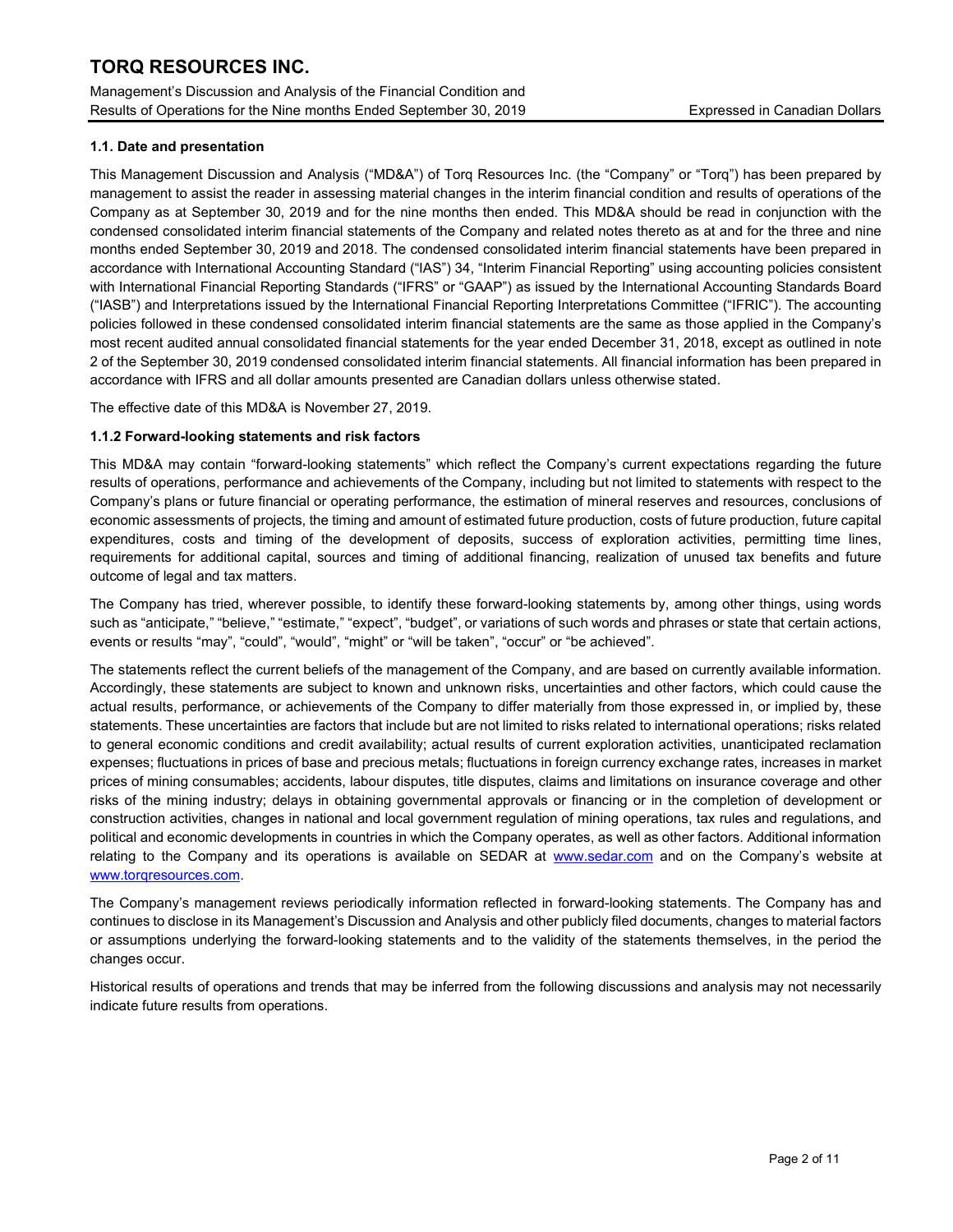Management's Discussion and Analysis of the Financial Condition and Results of Operations for the Nine Months Ended September 30, 2019 Expressed in Canadian Dollars

## 1.2 Overall performance

## 1.2.1 Description of business

Torq is a junior exploration company focused on the acquisition, exploration and development of mineral resource properties. The Company is incorporated under the Business Corporations Act (British Columbia) and is a reporting issuer in British Columbia, Alberta and Ontario. The Company is listed on the TSX Venture Exchange (the "Exchange") as a Tier 2 mining issuer, and its shares trade under the symbol TORQ.V. On September 18, 2017, the Company commenced trading on the OTCQX under the US symbol TRBMF.

As at the date of this MD&A, the corporate organizational structure of Torq is as follows:

| <b>Subsidiary</b>                | <b>Place of</b> | <b>Beneficial</b> |
|----------------------------------|-----------------|-------------------|
|                                  | incorporation   | <b>Interest</b>   |
| Stratton Resources (Canada) Ltd. | BC, Canada      | 100%              |
| Torg Resources Holdings Inc.     | BC, Canada      | 100%              |
| Torg USA Inc.                    | Nevada, USA     | 100%              |

The Company entered a share transfer agreement on July 30, 2019 which completed the sale of its shares in Gecon OOD ("Gecon") and as such Gecon is no longer a subsidiary of the Company.

During the nine months ended September 30, 2019, the Company elected to abandon its remaining mineral property interest, the Speedway Gold Project, after dropping its other mineral property interests in Q4 2018, as they did not meet the Company's criteria for further exploration. The Company no longer holds an interest in a Tier 2 Property ("Qualifying Property"), as defined by the rules of the Exchange, while it continues to actively pursue other mineral property opportunities.

Having made the decision to drop its previously held mineral projects, the Company had, as of March 31, 2019, completed all obligations related to keeping those projects in good standing. Having wound down all other exploration and evaluation activities, the Company's focus has fully shifted toward project investigation activities and its goal of identifying and acquiring undervalued advanced stage exploration projects in order to maximize shareholder value. Several opportunities are currently under review and the Company believes that with \$11.2 million in cash on hand, limited on-going obligations, and a highly experienced management and technical team, it is in a good position to move forward upon finding the right mineral property opportunity.

## Other Corporate Matters

Effective April 1, 2019, Mr. Peter Rees resigned as Chief Financial Officer to pursue a new opportunity, upon which the Company appointed Ms. Stacy Rowa as Chief Financial Officer. Ms. Rowa is a Canadian CPA, CA who has worked with Canadian and US publicly listed resource companies for the past 10 years, including serving as the Company's Corporate Controller since 2016.

## 1.2.2 Project investigation costs

The Company is continually reviewing and evaluating new projects globally on its path to establishing a tier-one mineral portfolio. The table below shows the nature of the project investigation costs incurred during the three and nine months ended September 30, 2019 and 2018 and includes all costs and project investigation activities within Bulgaria, the United States, Canada, Europe, Mexico and South America.

|                                             |                          | Three months ended |             | Nine months ended |  |  |
|---------------------------------------------|--------------------------|--------------------|-------------|-------------------|--|--|
|                                             |                          | September 30,      |             | September 30,     |  |  |
|                                             | 2019                     | 2018               | 2019        | 2018              |  |  |
| Aircraft and travel                         | \$19,395                 | \$<br>18.600       | 78.872<br>S | 51,963<br>S       |  |  |
| Assays                                      | $\overline{\phantom{0}}$ | 2,172              | 1.564       | 4,917             |  |  |
| Equipment, vehicles rent and field supplies | 450                      | 529                | 7.160       | 4,985             |  |  |
| Geological consulting, salaries and wages   | 40,609                   | 91.531             | 277.730     | 264,222           |  |  |
| Project support costs                       | 6,098                    | 4.270              | 18.664      | 18,870            |  |  |
| Share-based compensation                    |                          | 47,279             | 16,158      | 226,612           |  |  |
|                                             | 66.552                   | 164.381<br>S       | 400.148     | 571.569           |  |  |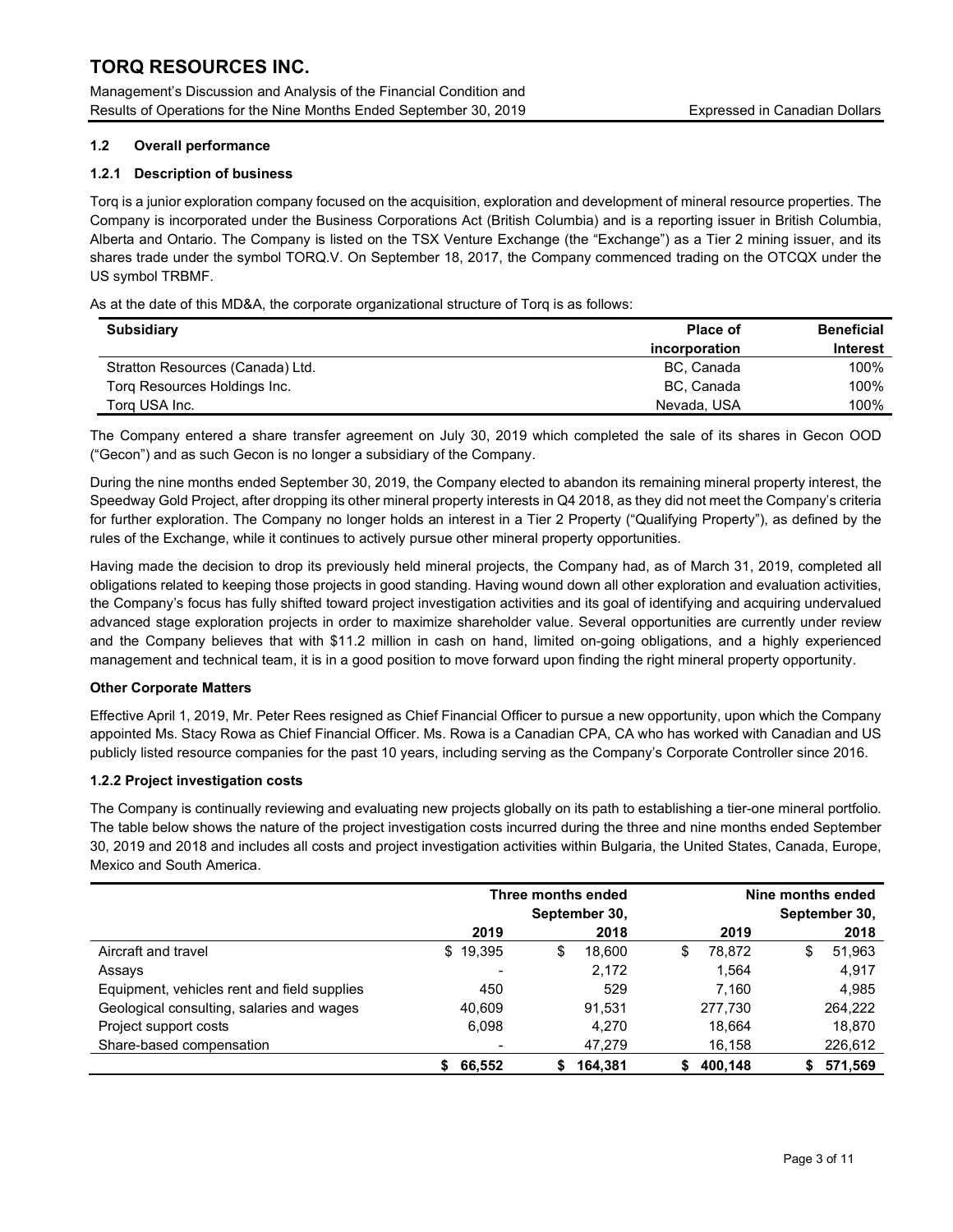Management's Discussion and Analysis of the Financial Condition and Results of Operations for the Nine Months Ended September 30, 2019 Expressed in Canadian Dollars

## 1.2.3 Mineral property interests

## Utah USA Exploration Projects

## Speedway

Effective March 15, 2018, the Company acquired the Speedway gold project through a mineral lease agreement with Geological Services Inc. The Speedway property, which is located in northwestern Utah, USA approximately 7 km from the Nevada state border, and about 50 km from Newmont's Long Canyon mine, consists of approximately 1,080 hectares of prospective terrain which hosts a large gold-in-bedrock anomaly.

Under the terms of the Speedway Agreement (the "Lease Agreement"), the Company paid US\$25,000 upon signing and would have been required to pay steadily escalating annual lease payments as well as the underlying claim fees. The Lease Agreement had no required work commitment and could be terminated at any time or bought-out at any time for US\$1,000,000 subject to a buyable 2% royalty to the underlying owner.

On January 24, 2019 the Company provided notice to Geological Services Inc. terminating the Speedway Agreement and as a result, recorded an impairment of \$84,134 against the value of the mineral properties as at December 31, 2018. During Q1 2019, the Company incurred nominal costs to ensure that the properties were left in good standing and that the Company had no further obligations related to this property.

## West Mercur

On May 8, 2018, the Company entered a share exchange agreement with RVX and its three principal shareholders (the "Mercur Agreement") to acquire a 100% interest in RVX and the West Mercur gold project. The project consists of approximately 4,000 hectares of mineral rights in western Utah, USA and is located about 60 km southwest of Salt Lake City, 5 km west of the historic Mercur gold mine, and 20 km southwest from Bingham Canyon - one of the top producing copper and gold mines in the world.

Under the terms of the Mercur Agreement, to acquire RVX, the Company could pay US\$2.4 million in a combination of cash and common shares to RVX's shareholders, at any time within a two-year period. Prior to the date of execution, the Company had advanced a total of \$398,074 of interim funding that was used to cover a shortfall in RVX's working capital.

On October 1, 2018, the Company provided notice to RVX that it would be terminating the Mercur Agreement effective November 30, 2018. As a result, the Company recorded an impairment loss of \$490,575 against the value of the mineral properties as at September 30, 2018 and deconsolidated RVX as of November 30, 2018. At the time of deconsolidation, the full amount that had been advanced to RVX under the Mercur Agreement of \$806,119 was recognized as a loan in accordance with the terms of the Mercur Agreement and recorded at its fair value of \$nil as at November 30, 2018, as it is not expected to be recoverable. There has been no change during the nine months ended September 30, 2019 and the RVX loan fair value remains at \$nil.

## Newfoundland Exploration projects

On October 28, 2016, the Company entered into an option agreement with Wildwood Exploration Inc. to acquire the rights to approximately 119,000 hectares in Newfoundland, Canada (the " Wildwood Option"). Effective October 19, 2018, the Company terminated the Wildwood Option due to insufficient exploration results to warrant further activities and elected not to proceed with further exploration at its mineral properties in Newfoundland. As of December 31, 2018, the Company had written off acquisition costs totalling \$584,344 that had been previously capitalized in relation to these mineral properties.

During Q1 2019 the Company completed all further activities to keep the properties in good standing as required under the Wildwood Option. During the period the Company worked towards securing a Government of Newfoundland and Labrador grant in relation to the work that was completed during 2018 and as a result received an amount of \$20,308.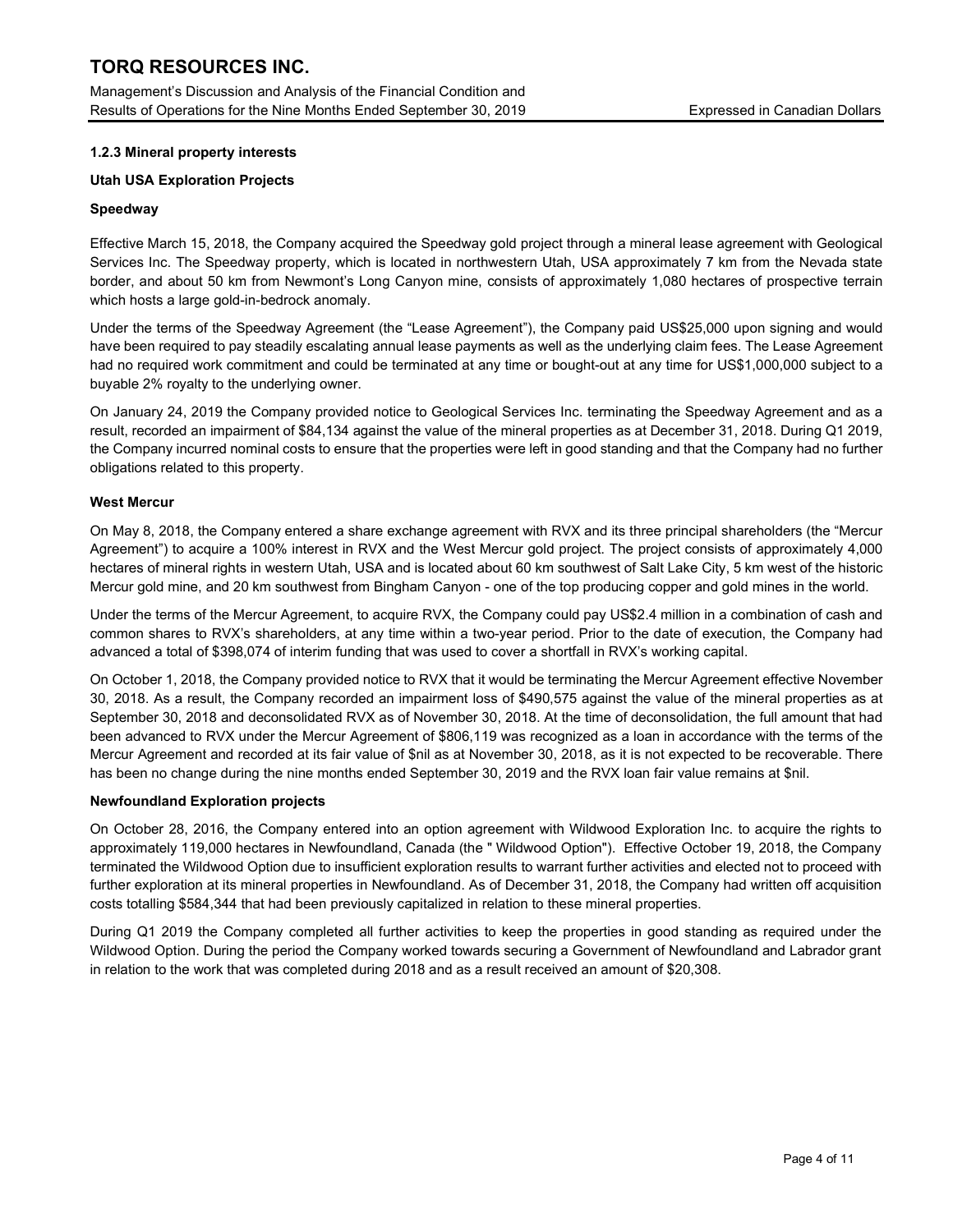Management's Discussion and Analysis of the Financial Condition and Results of Operations for the Nine Months Ended September 30, 2019 Expressed in Canadian Dollars

## 1.2.3 Mineral property interests (continued)

## Summary of Project Costs

During the nine months ended September 30, 2019, the Company did not incur any mineral property acquisition costs. During the year ended December 31, 2018, an impairment loss of \$1,159,083 was recorded against its mineral properties and as such the Company no longer has any costs related to mineral property interests on its statement of financial position as at September 30, 2019.

|                                                        | <b>Newfoundland</b> | Utah       | <b>Total</b>  |
|--------------------------------------------------------|---------------------|------------|---------------|
| <b>Acquisition costs</b>                               |                     |            |               |
| Balance as at December 31, 2017                        | \$ 534.344          | S          | 534.344<br>S. |
| Direct acquisition costs                               | 50.000              | 558.830    | 608,830       |
| Other acquisition costs                                |                     | 16.164     | 16.164        |
| Impairment of mineral properties                       | (584, 344)          | (574, 739) | (1, 159, 083) |
| Currency translation adjustment                        |                     | (255)      | (255)         |
| Balance as at December 31, 2018 and September 30, 2019 |                     |            |               |

The Company recorded an exploration and evaluation cost recovery of \$4,914 for the nine months ended September 30, 2019 as outlined below. As discussed in section 1.2.3, the Company has abandoned its portfolio of mineral properties and ceased work on these properties as of March 31, 2019. There was some work completed during Q1 2019 to keep the properties in good standing, the costs of which were entirely offset by a grant awarded to the Company by the Government of Newfoundland and Labrador during the period. No further costs have been incurred subsequently.

|                                                                  | <b>Newfoundland</b> | Utah                           | <b>Total</b>   |
|------------------------------------------------------------------|---------------------|--------------------------------|----------------|
| Aircraft and travel                                              | 1.164<br>S          | \$<br>$\overline{\phantom{0}}$ | 1,164          |
| Assays                                                           | 5.009               |                                | 5,009          |
| Project support cost                                             | 4,312               |                                | 4,312          |
| Wages and consultants                                            | 4,581               | 328                            | 4,909          |
| Total exploration and evaluation cost for period                 | 15.066              | 328                            | 15.394         |
| Government grant received                                        | (20, 308)           |                                | (20, 308)      |
| Net (recovery) cost for the nine months ended September 30, 2019 | (5,242)             | 328<br>\$.                     | (4, 914)<br>S. |

## 1.3 Selected annual information

The following represents selected information of the Company for the three most recently completed financial years:

|                                       | 2018              | 2017<br>(Restated) | 2016<br>(Restated) |
|---------------------------------------|-------------------|--------------------|--------------------|
| Loss for the year                     | \$<br>(4,873,557) | (4,439,520)<br>\$  | (1,049,551)<br>\$  |
| Total comprehensive loss for the year | (4,873,033)       | (4,442,809)        | (1,050,575)        |
| Basic and diluted loss per share      | (0.06)            | (0.06)             | (0.02)             |
| Working capital                       | 12,440,541        | 15,654,448         | 5,553,663          |
| Total assets                          | 12,669,876        | 16,390,511         | 6,403,516          |
| Total long-term liabilities           | 68.210            | 151,049            | 218,472            |
| Shareholders' equity                  | (12, 372, 331)    | (16,037,743)       | (5,551,371)        |
| Cash dividends per share              |                   |                    |                    |

The Company generated no revenues from operations during the fiscal years ended December 31, 2018, 2017 and 2016, other than interest income of \$280,861, \$146,577 and \$10,872 respectively.

Due to a voluntary change in accounting policy, as disclosed in note 4 of the Company's audited consolidated annual financial statements for the year ended December 31, 2018, the Company has restated certain 2017 and 2016 amounts for comparative purposes.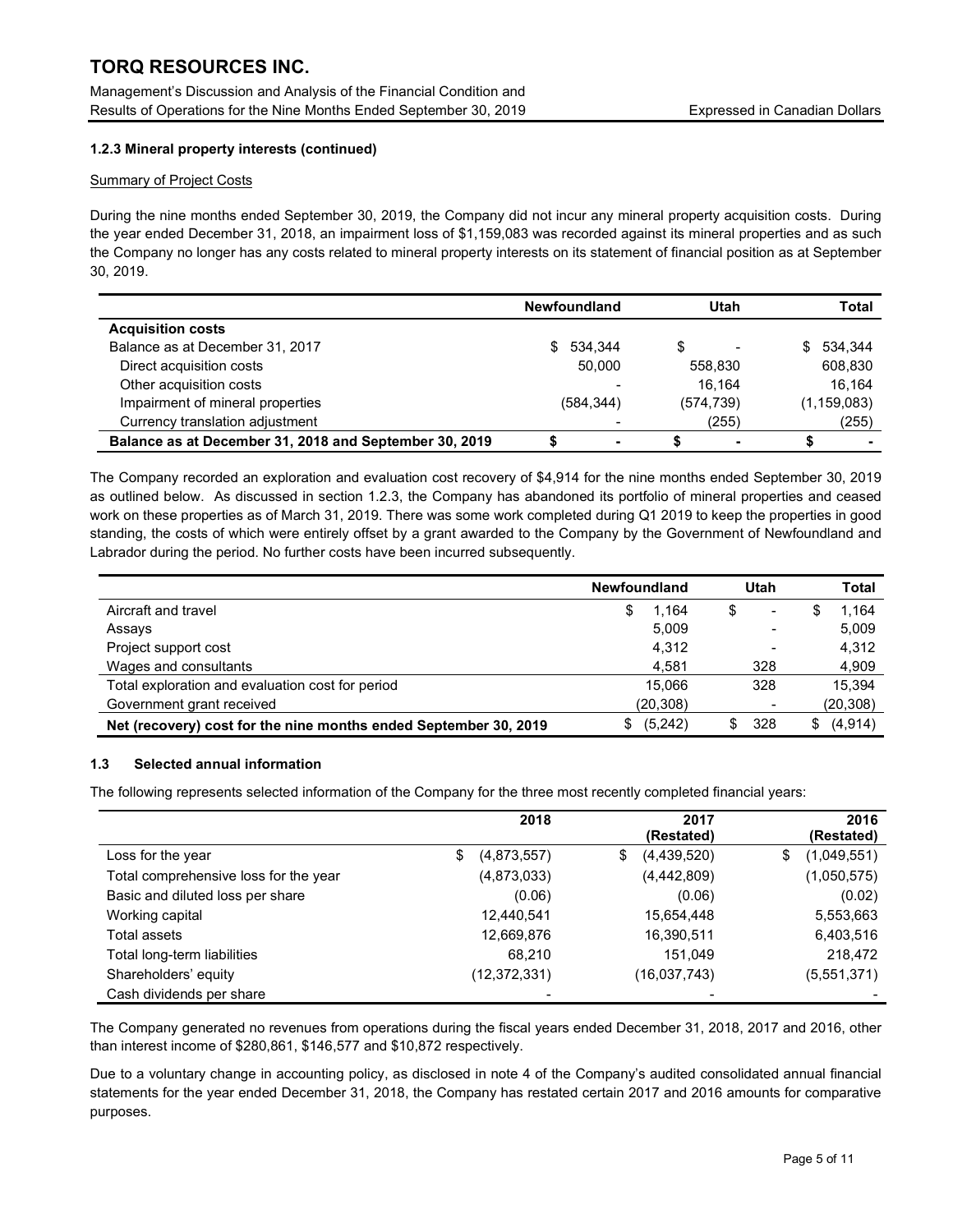Management's Discussion and Analysis of the Financial Condition and Results of Operations for the Nine Months Ended September 30, 2019 Expressed in Canadian Dollars

## 1.4 Results of operations

## Three months ended September 30, 2019 and 2018 (Q3 2019 vs Q3 2018)

Loss for the three months ended September 30, 2019 was \$268,719, which is less than \$0.01 loss per share, compared to a loss of \$2,325,021 or \$0.03 loss per share for the three months ended September 30, 2018.

Significant variances are discussed as follows:

- For the three months ended September 30, 2019, the Company incurred no exploration and evaluation costs after making the decision to abandon the Company's final mineral property interest and completing all required work to keep the Newfoundland and Speedway claims in good standing in Q1 2019. Comparatively, exploration and evaluation costs of \$596,462 were incurred for Q3 2018 when exploration work was ongoing in Newfoundland and Utah.
- For the three months ended September 30, 2019, the Company recorded \$189,939 in fees, salaries and other employee benefits which included share-based compensation expense of \$18,515. Fees, salaries and other employee benefits recorded for Q3 2018 was \$336,527 which included share-based compensation expense of \$149,561.
- Investor relations and marketing costs in Q3 2019 were \$15,721 as compared to \$104,279 for Q3 2018. Marketing efforts in the current period have been scaled back while the Company focuses on project investigation, while in Q3 2018 the Company had on-going marketing activities after the acquisition of the Utah projects in the first half of 2018.
- Total project investigation costs for the three months ended September 30, 2019 were \$66,552, which included \$nil of share-based compensation, compared to \$164,381, which included \$47,279 of share-based compensation, in the comparative period.
- During Q3 2018 the Company recognized an impairment totaling \$1,074,919 on its mineral properties due to the decision to stop pursuing its exploration activities in Newfoundland and in Utah at the West Mercur project. There was no impairment recorded in the current quarter.

## Nine months ended September 30, 2019 and 2018 (YTD 2019 vs YTD 2018)

Loss for the nine months ended September 30, 2019 was \$1,256,677 or \$0.02 loss per share compared to a loss of \$4,311,196 or \$0.06 loss per share for the nine months ended September 30, 2018.

Significant variances for the comparable nine-month periods are generally driven by the same factors discussed above for the three-month periods. More specifically, the loss for the 2018 YTD period was particularly high as it included exploration and evaluation activities on the Company's then-held mineral properties as well as the impairment charges recorded when the properties were subsequently abandoned. Further to this, share-based compensation expense was higher in 2018 than in 2019 due to the timing of option grants.

Subsequent events

None.

## Plans for 2019

The Company continues to evaluate numerous top tier mineral prospects for acquisition and maintains strict and accretive geological requirements in its search for new properties. As described above, the Company only recently made the decision, due to the limitation in scale and prospectivity of the projects, to discontinue further exploration activities on the properties that were under evaluation during 2018. The Company has redirected its resources entirely to the identification and acquisition of projects that the Company believes will deliver the highest shareholder value in the context of the current opportunistic market, with a view to pursue high impact opportunities globally.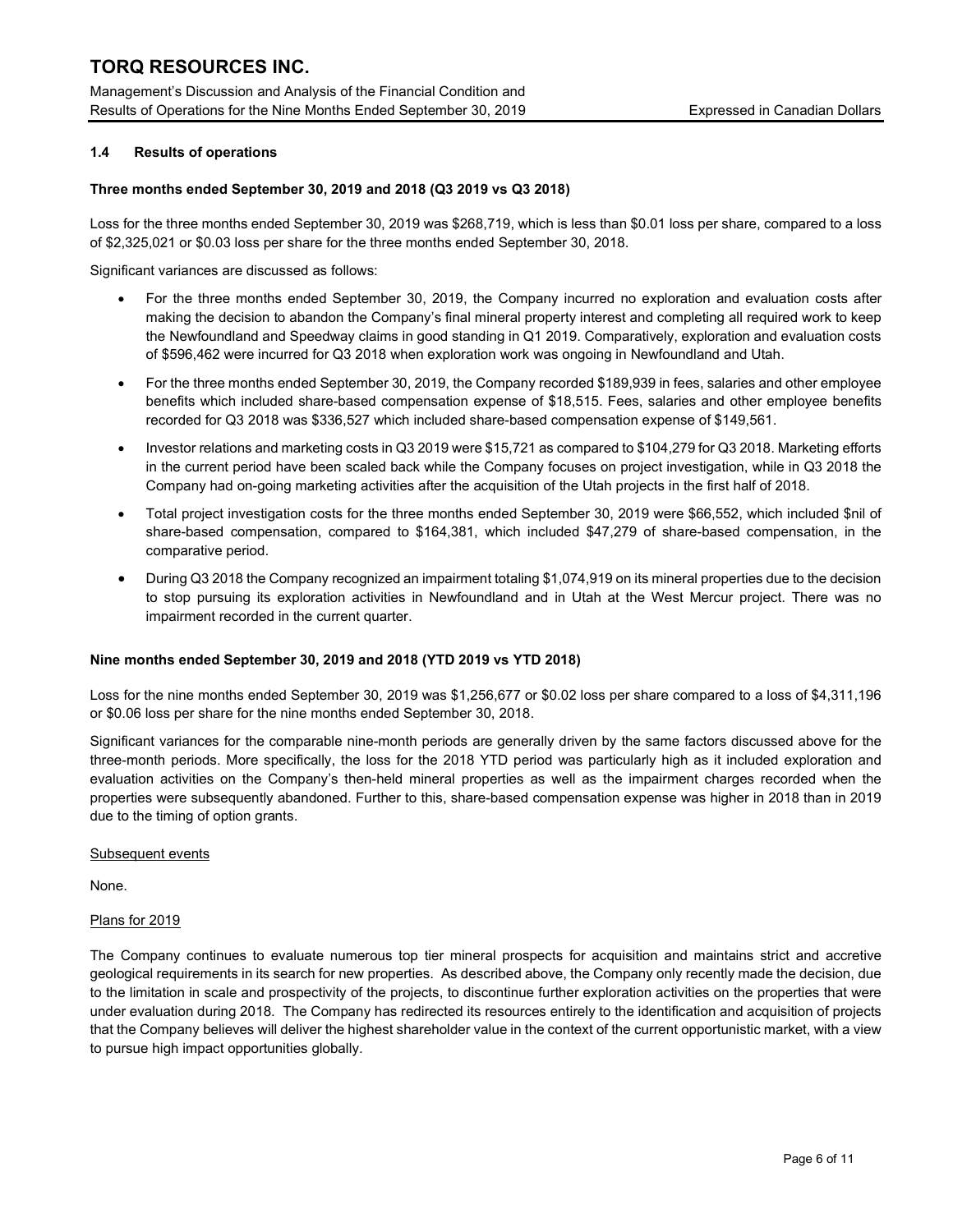Management's Discussion and Analysis of the Financial Condition and Results of Operations for the Nine Months Ended September 30, 2019 Expressed in Canadian Dollars

## 1.5 Summary of quarterly results

The Company is a mineral exploration company and currently has no producing properties or operating income. The Company holds all of its cash on hand with financial institutions and earns interest on the cash balances it has available to fund its acquisition and exploration activities and administrative expenses. A summary of quarterly results is shown below:

| Quarter ended                  | Interest and<br>other income | Loss      | Total<br>Comprehensive loss | Loss per share |
|--------------------------------|------------------------------|-----------|-----------------------------|----------------|
|                                | \$                           | \$        | \$                          | \$             |
| September 30, 2019             | 60.515                       | 268.719   | 264.600                     | 0.00           |
| June 30, 2019                  | 63,201                       | 510,299   | 510,311                     | 0.01           |
| March 31, 2019                 | 64.824                       | 477,659   | 477.977                     | 0.01           |
| December 31, 2018              | 87,735                       | 562,361   | 558,820                     | 0.01           |
| September 30, 2018             | 62.834                       | 2,325,021 | 2,331,529                   | 0.03           |
| June 30, 2018                  | 70,306                       | 1,123,261 | 1,120,506                   | 0.01           |
| March 31, 2018                 | 59,986                       | 862,914   | 862,178                     | 0.01           |
| December 31, 2017 <sup>1</sup> | 56,922                       | 1,606,957 | 1,604,358                   | 0.02           |

1 Certain figures have been restated for the change in accounting policy as disclosed in note 4 of the Company's audited annual financial statements for the year ended December 31, 2018.

The summary of quarterly results for the last eight quarters reflects the downward trend in the net loss and comprehensive loss for the current year compared to the prior year periods. As discussed previously, the abandonment of the Company's previously held mineral properties has resulted in a significant decrease in costs compared to when the Company was conducting exploration and evaluation activities. The losses for the 2019 quarters have been comparatively low as a result of the decreased activity levels while the Company focuses solely on project investigation.

## 1.6/1.7 Liquidity and capital resources

As at September 30, 2019, the Company had cash and cash equivalents of \$11,229,451 and working capital of \$11,240,964 compared to cash and cash equivalents of \$12,437,975 and working capital of \$12,372,331 as at December 31, 2018. The cash balance of \$11,229,451 as at September 30, 2019 is sufficient to meet the cash requirements for the Company's operating expenses as well as continue with its project investigation activities. The Company does not foresee the requirement to raise additional capital in the next twelve months but may do so if the Company's operations materially change.

## Common share issuances

On February 27, 2017, the Company closed a private placement for gross proceeds of \$13,195,000 (the "February 2017 Placement") pursuant to which the Company issued an aggregate of 20,300,000 common shares at a price of \$0.65 per common share. Share issue costs related to the February 2017 Private Placement, which included commissions and professional and regulatory fees, totalled \$447,036.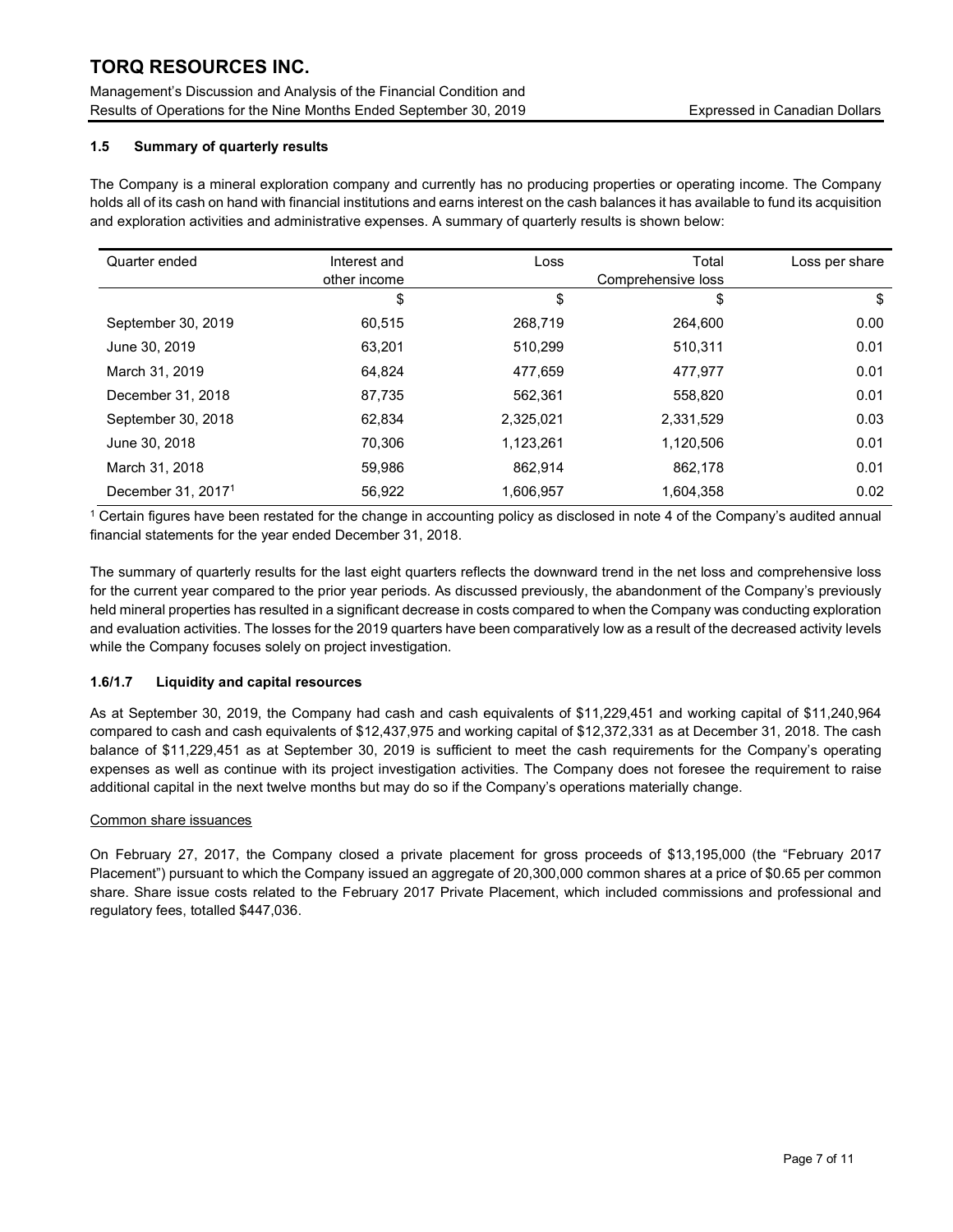Management's Discussion and Analysis of the Financial Condition and Results of Operations for the Nine Months Ended September 30, 2019 Expressed in Canadian Dollars

## 1.6/1.7 Liquidity and capital resources (continued)

| Intended Use of Proceeds of<br><b>February 2017 Private Placement</b>                                                                      |              | <b>Actual Use of Proceeds to</b><br>September 30, 2019                                                                                                                                                                                                                          | (Over)/under<br>expenditure |              |  |
|--------------------------------------------------------------------------------------------------------------------------------------------|--------------|---------------------------------------------------------------------------------------------------------------------------------------------------------------------------------------------------------------------------------------------------------------------------------|-----------------------------|--------------|--|
| <b>Offering Expenses</b>                                                                                                                   | \$447.036    | <b>Offering Expenses</b>                                                                                                                                                                                                                                                        | \$<br>447.036               |              |  |
| Project<br>Acquisition<br>and                                                                                                              |              | Newfoundland exploration                                                                                                                                                                                                                                                        |                             |              |  |
| exploration                                                                                                                                | \$10,747,964 | Other project investigation and<br>acquisition costs                                                                                                                                                                                                                            | \$270.482                   | \$10,477,482 |  |
| Administration and general<br>working capital                                                                                              | \$2,000,000  | Administration and general<br>working capital                                                                                                                                                                                                                                   | \$<br>1.248.031             | 751.969<br>S |  |
| Total                                                                                                                                      | \$13,195,000 | Total                                                                                                                                                                                                                                                                           | \$1,965,549                 | \$11,229,451 |  |
| Explanation of variances and the impact of variances on<br>the ability of the Company to achieve its business<br>objectives and milestones |              | The Company has used funds from the February 2017 private placement to<br>complete work required to leave its recently abandoned properties in good<br>standing, to support its project investigation efforts and to cover administration<br>and general working capital needs. |                             |              |  |

On August 30, 2016, the Company closed a private placement for gross proceeds of \$7,000,000 (the "August 2016 Placement") pursuant to which the Company issued an aggregate of 20,000,000 common shares at a price of \$0.35 per common share. Share issue costs related to the Private Placement, which included professional and regulatory fees, totalled \$43,612.

| Intended Use of Proceeds of<br><b>August 2016 Private Placement</b>                                                                        |             | <b>Actual Use of Proceeds</b><br>to September 30, 2019                                                                                                                                                                                                         | (Over)/under<br><b>Expenditure</b> |             |  |
|--------------------------------------------------------------------------------------------------------------------------------------------|-------------|----------------------------------------------------------------------------------------------------------------------------------------------------------------------------------------------------------------------------------------------------------------|------------------------------------|-------------|--|
| <b>Offering Expenses</b>                                                                                                                   | \$43,612    | <b>Offering Expenses</b>                                                                                                                                                                                                                                       | \$43,612                           |             |  |
| Acquisition<br>Project<br>and<br>exploration                                                                                               |             | Acquisition of Newfoundland<br>project and exploration                                                                                                                                                                                                         | \$2,100,320                        |             |  |
|                                                                                                                                            | \$4,956,388 | Other project acquisition,<br>exploration and investigation<br>costs (including Gecon,<br>Speedway and West Mercur)                                                                                                                                            | \$2,652,058                        | \$204,010   |  |
| Administration and general<br>working capital                                                                                              | \$2,000,000 | Administration and general<br>working capital                                                                                                                                                                                                                  | \$2.204.010                        | (\$204,010) |  |
| Total                                                                                                                                      | \$7,000,000 | Total<br>\$7,000,000                                                                                                                                                                                                                                           |                                    | \$-         |  |
| Explanation of variances and the impact of variances on<br>the ability of the Company to achieve its business<br>objectives and milestones |             | The Company has fully expended the funds raised through the placement.<br>Funds used for other project costs include mineral property acquisition,<br>exploration and investigation costs related to Speedway, West Mercur and<br>project investigation costs. |                                    |             |  |

## 1.8 Off-balance sheet arrangements

The Company has not engaged in any off-balance-sheet arrangements such as obligations under guarantee contracts, a retained or contingent interest in assets transferred to an unconsolidated entity, any obligation under derivative instruments or any obligation under a material variable interest in an unconsolidated entity that provides financing, liquidity, market risk or credit risk support to the Company or engages in leasing, hedging or research and development services with the Company.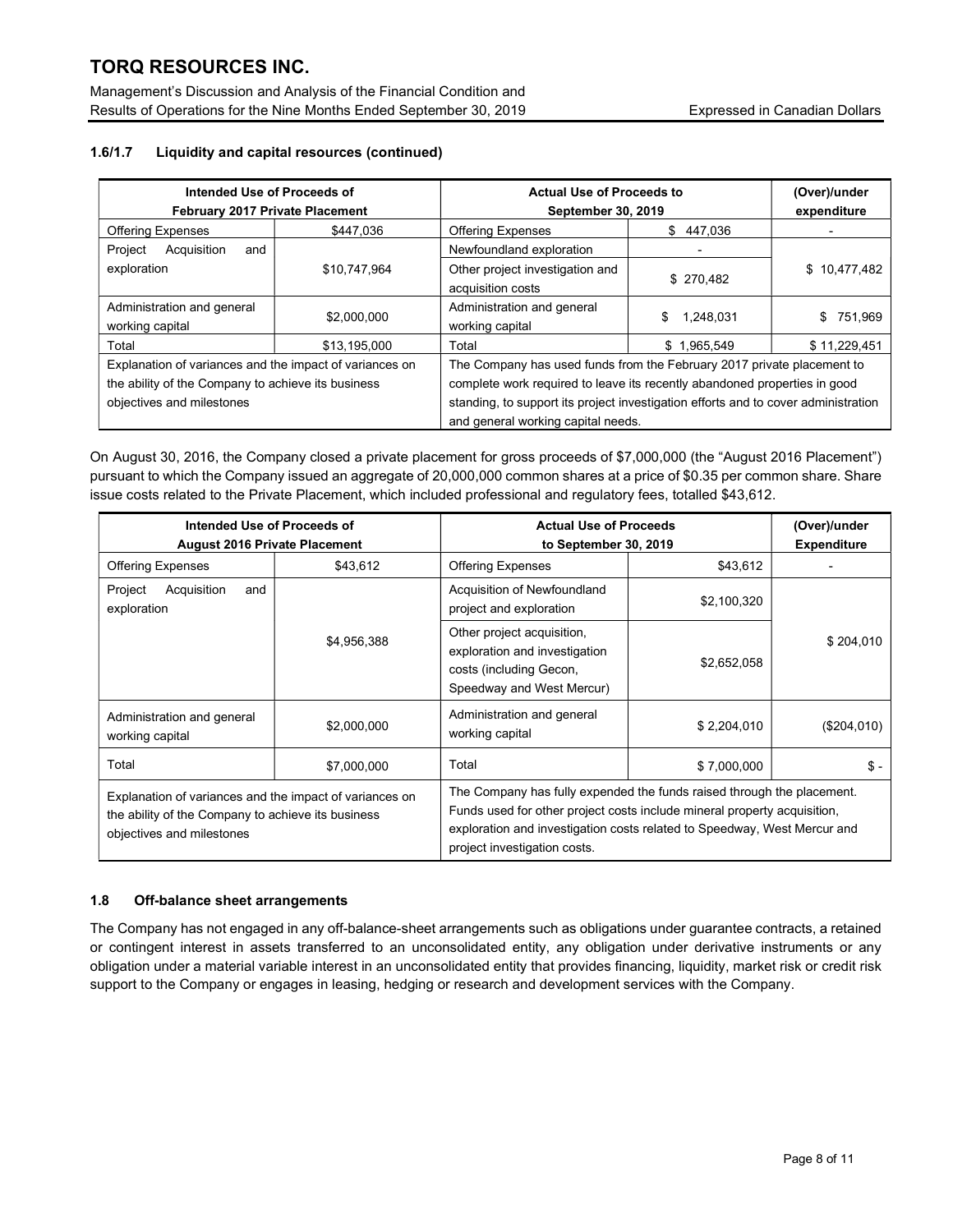Management's Discussion and Analysis of the Financial Condition and Results of Operations for the Nine Months Ended September 30, 2019 Expressed in Canadian Dollars

## 1.9 Related party transactions

All transactions with related parties have occurred in the normal course of operations. All amounts payable and receivable are unsecured, non-interest bearing and have no specific terms of settlement, unless otherwise noted.

|                                                           | Three months ended<br>September 30, |                          |              |    | Nine months ended<br>September 30, |    |         |
|-----------------------------------------------------------|-------------------------------------|--------------------------|--------------|----|------------------------------------|----|---------|
|                                                           |                                     | 2019                     | 2018         |    | 2019                               |    | 2018    |
| Universal Mineral Services Ltd. 1                         |                                     |                          |              |    |                                    |    |         |
| Included in the statement of loss and comprehensive loss: |                                     |                          |              |    |                                    |    |         |
| Exploration and evaluation costs                          |                                     |                          |              |    |                                    |    |         |
| Newfoundland                                              | \$                                  | $\overline{\phantom{0}}$ | \$<br>13.360 | \$ | 4.581                              | \$ | 55,548  |
| Utah                                                      |                                     |                          | 45.260       |    | 328                                |    | 143.054 |
| Fees, salaries and other employee benefits                |                                     | 66.784                   | 64.973       |    | 233.872                            |    | 193,408 |
| Investor relations and marketing                          |                                     | 15.000                   | 24.368       |    | 66.472                             |    | 46.165  |
| Office, rent and administration                           |                                     | 39.617                   | 48.400       |    | 157.162                            |    | 148,666 |
| Project investigation costs                               |                                     | 43.366                   | 34.784       |    | 215.295                            |    | 55.099  |
| Regulatory, transfer agent and shareholder information    |                                     | 117                      |              |    | 367                                |    | 119     |
| Total transactions for the periods                        |                                     | 164.884                  | \$231.145    | S. | 678.077                            | S. | 642,059 |

1) Universal Mineral Services Ltd., ("UMS") is a private company with certain directors and officers in common. Pursuant to an agreement dated December 30, 2015, UMS provides geological, financial and transactional advisory services as well as administrative services to the Company on an ongoing, cost recovery basis. Having these services available through UMS allows the Company to maintain a more efficient and cost-effective corporate overhead structure by hiring fewer full-time employees and engaging outside professional advisory firms less frequently.

As at September 30, 2019, the Company's accounts payable and accrued liabilities include an amount owing to UMS of \$120,853 (December 31, 2018 - \$178,941). In addition, the Company has \$150,000 on deposit with UMS, recognized within prepaid expenses and deposits, as at September 30, 2019 (December 31, 2018 - \$150,000).

## Key management compensation

In addition to the transactions disclosed above, the Company provided the following compensation to key management members, being its three executives and three directors:

|                                                | Three months ended September |             | Nine months ended September |             |  |  |
|------------------------------------------------|------------------------------|-------------|-----------------------------|-------------|--|--|
|                                                | 2019                         | 30.<br>2018 | 2019                        | 30.<br>2018 |  |  |
| Short-term benefits provided to executives     | 95.261<br>SS.                | 107.941     | 296.049<br>S.               | 231,736     |  |  |
| Directors fees paid to non-executive directors | 7.793                        |             | 23.380                      |             |  |  |
| Share-based compensation                       | 10.555                       | 100.701     | 62.525                      | 494,424     |  |  |
|                                                | 113,609                      | 208.642     | 381.954                     | 726,160     |  |  |

## 1.10 Proposed transactions

None

## 1.11 Critical accounting estimates

This section is not required as the Company is a Venture Issuer, as the term is defined in National Instrument 51-102 Continuous Disclosure Obligations.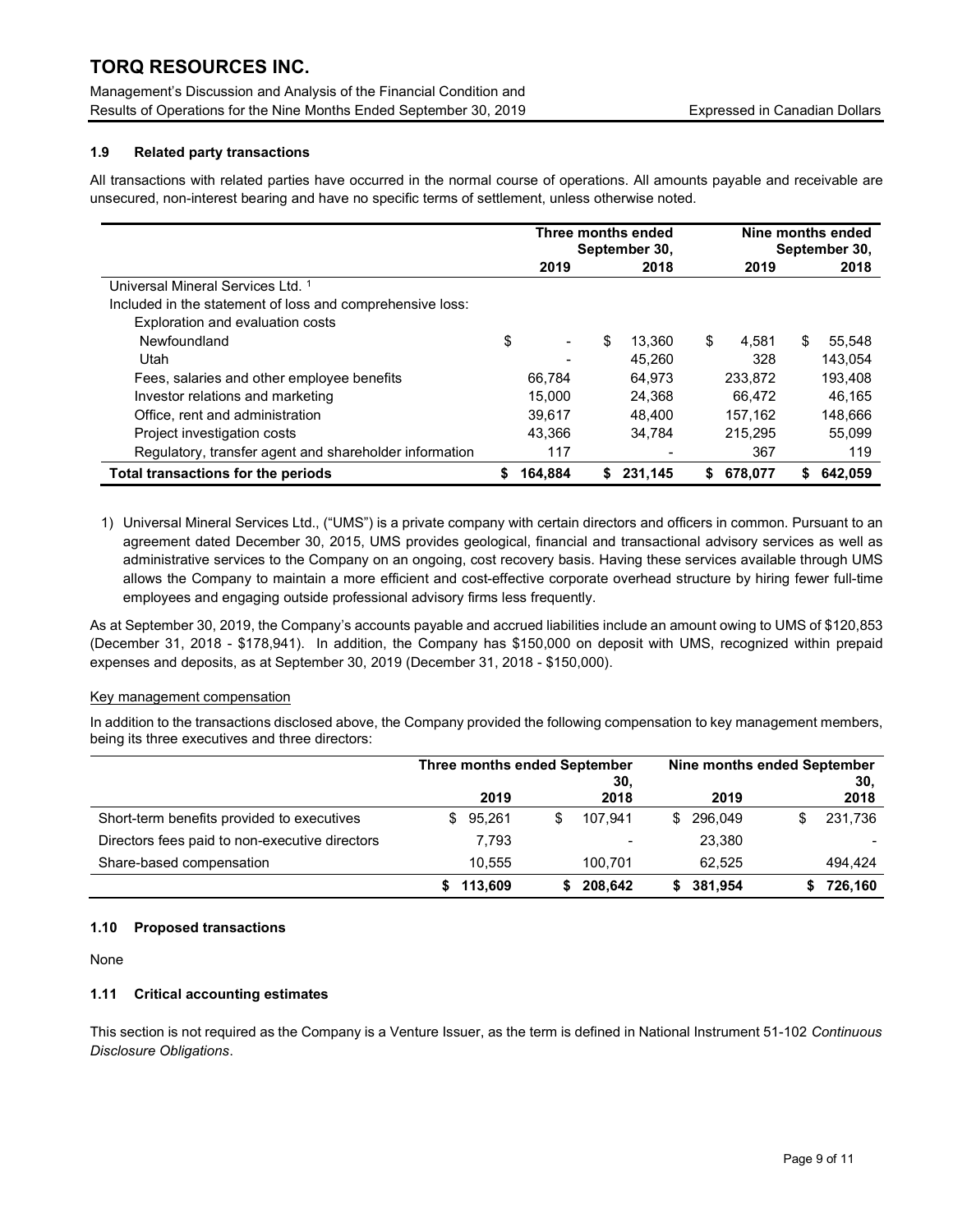Management's Discussion and Analysis of the Financial Condition and Results of Operations for the Nine Months Ended September 30, 2019 Expressed in Canadian Dollars

## 1.12 Changes in accounting policies

The Company has adopted the following new accounting standards and policies effective January 1, 2019:

## Leases

In January 2016, the IASB published a new accounting standard, IFRS 16 - Leases ("IFRS 16") which supersedes IAS 17 - Leases. IFRS 16 applies a control model to the identification of leases, distinguishing between a lease and a service contract on the basis of whether the customer controls the asset. Control is considered to exist if the customer has the right to obtain substantially all of the economic benefits from the use of an identified asset and the right to direct the use of that asset during the term of the lease. For those assets determined to meet the definition of a lease, IFRS 16 introduces significant changes to the accounting by lessees, introducing a single, on balance sheet accounting model that is similar to the current finance lease accounting, with limited exceptions for short-term leases or leases of low value assets.

The Company has made the following elections under IFRS 16:

- to apply the available exemptions as permitted by IFRS 16 to recognize a lease expense on a straight-line basis for short term leases (lease term of 12 months or less) and low value assets; and
- to apply the practical expedient whereby leases whose term ends within 12 months of the date of initial application would be accounted for in the same way as short-term leases.

The adoption of IFRS 16 did not have a material impact on the Company's financial statements as the Company does not currently have any contracts in place that would fall within the scope of IFRS 16.

## 1.13 Financial instruments and other instruments

As at September 30, 2019 the Company's financial instruments consist of cash, amounts receivable, the RVX loan, and accounts payable and accrued liabilities. The fair values of these financial assets and liabilities, with the exception of the RVX loan which is measured at fair value, approximate their carrying values due to their short-term maturity.

As at September 30, 2019, the only financial instrument measured at fair value is the RVX loan which is classified under level 3 of the fair value hierarchy. The RVX loan was measured at its fair value of \$nil on initial recognition at November 30, 2018 and subsequently at September 30, 2019. As at December 31, 2018, and up until its settlement, the Gecon financial liability was also measured at fair value and classified under level 3.

The Company's financial instruments are exposed to certain financial statement risks including credit risk, liquidity risk and market risks, which include foreign currency risk and interest rate risk. Details of the primary risks to which the Company is exposed at September 30, 2019 are laid out in the notes to the Company's September 30, 2019 condensed consolidated interim financial statements.

## Gecon

Effective November 16, 2016, pursuant to an investment agreement (the "Investment Agreeement"), the Company acquired a beneficial interest in 100% of the capital of a Bulgarian shell company, Gecon, for the purposes of establishing mineral exploration operations in the country. Pursuant to the Investment Agreement between the Company and Gecon's former shareholder, the Company would be required to pay a minimum of USD 50,000 and a maximum of USD 200,000 at any time within a 3-year period of signing the Investment Agreement in exchange for its beneficial interest in Gecon.

In January 2019, the Company made the decision not to further pursue its operations in Bulgaria and to return Gecon to its former shareholder. On June 5, 2019, the Company entered a framework agreement with the former shareholder which resulted in the termination of the Investment Agreement and the Company's underlying financial liability. As a result, the Company recorded a gain of \$67,005 in the consolidated statement of loss and comprehensive loss for the three and nine months ended September 30, 2019. Changes in fair value of the liability up until the date of settlement were recorded in the consolidated statement of loss and comprehensive loss.

On July 30, 2019, the Company completed the sale of its shares in Gecon to the former shareholder, by way of a share transfer agreement, in exchange for EUR 1,384 (\$1,974). As a result, the Company deconsolidated Gecon and recorded a gain of \$2,087 through the consolidated statement of loss and comprehensive loss for the three and nine month periods ended September 30, 2019.